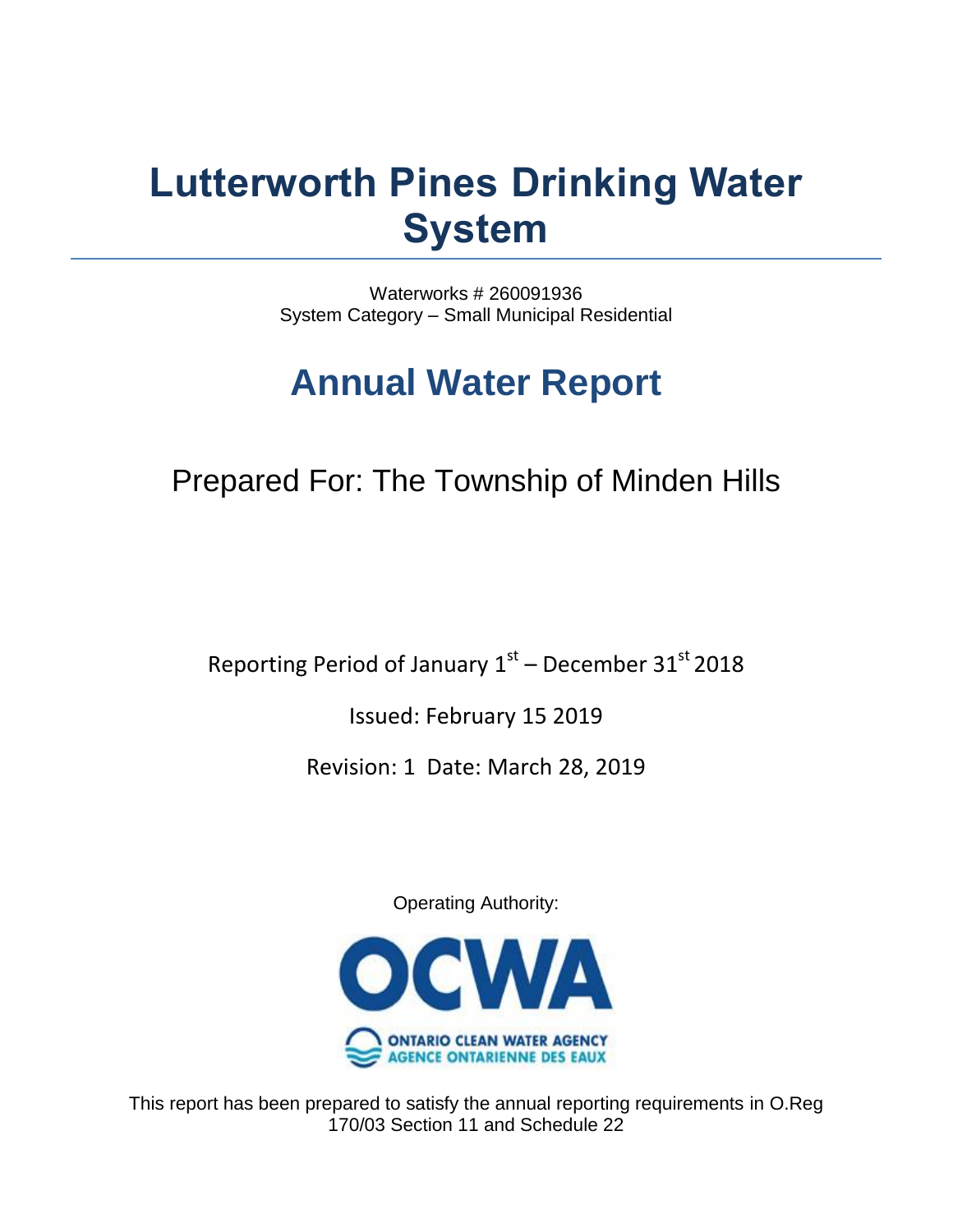# **Table of Contents**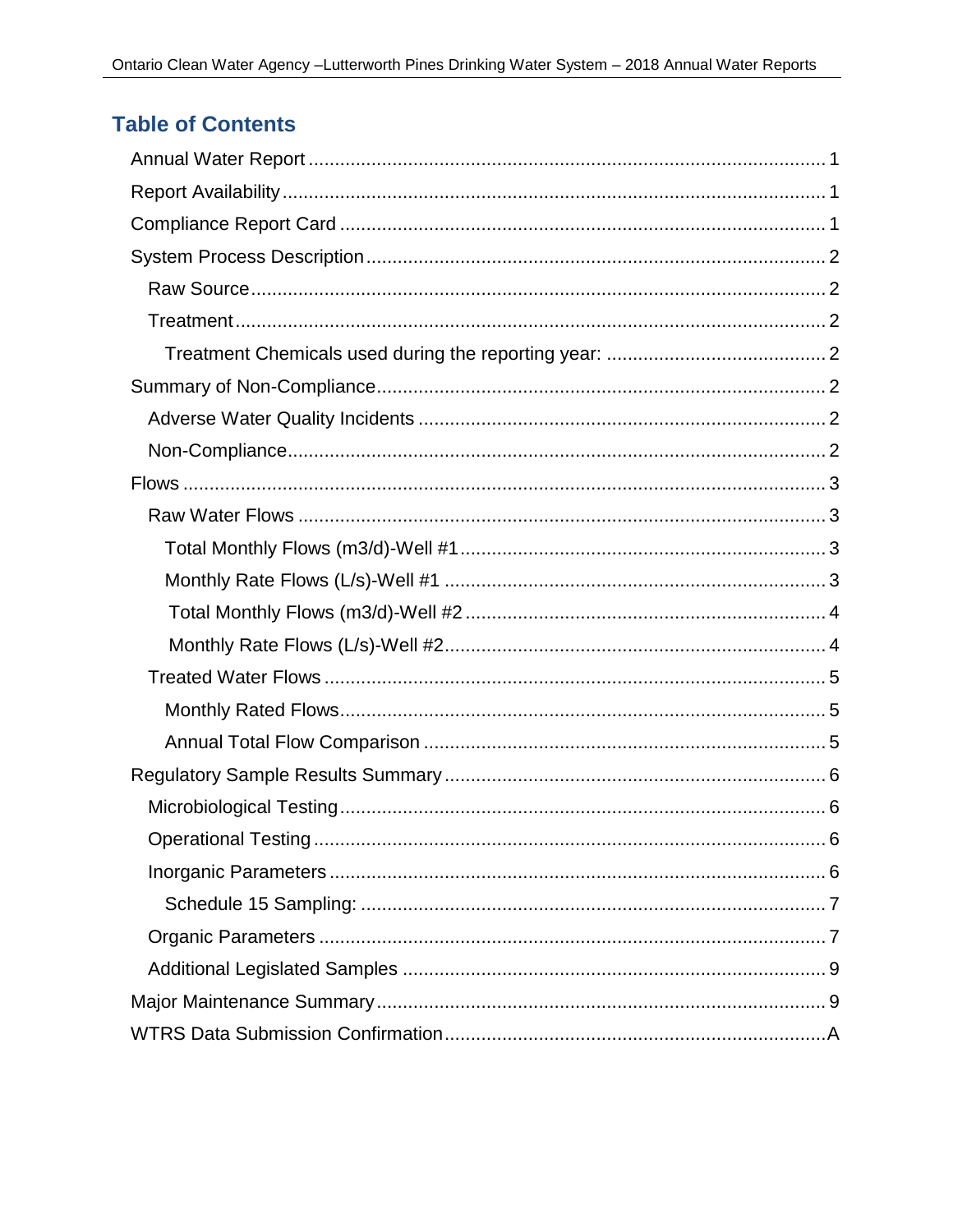# **Report Availability**

This system does not serve more than 10,000 residence and the annual reports will be available to residents at the Township of Minden Hills Municipal Office. Notification will be at the Municipal Office and copies provided free of charge if requested. The Township of Minden Hills Municipal Office is located at 7 Milne Street in Minden, Ontario.

# **Compliance Report Card**

**Drinking Water System Number:** 260091936 **Drinking Water System Name:** Lutterworth Pines DWS **Drinking Water System Owner:** Township of Minden Hills **Drinking Water System Category:** Small Municipal Residential **Period Being Reported:** January 1, 2018 - December 31, 2018

|                                 | # of Events | Date                 | <b>Details</b>                                                                                  |
|---------------------------------|-------------|----------------------|-------------------------------------------------------------------------------------------------|
| <b>Health &amp; Safety</b>      |             |                      |                                                                                                 |
| Number of Incidents             |             |                      |                                                                                                 |
| <b>Drinking Water</b>           |             |                      |                                                                                                 |
| <b>MECP Inspections</b>         |             | November 27,<br>2018 | Unannounced-Focused<br>Drinking Water Inspection -<br><b>Final Inspection Rating of</b><br>100% |
| AWQI's                          |             |                      |                                                                                                 |
| Number of Non-Compliances       |             |                      |                                                                                                 |
| Number of Boil Water Advisories | ١O          |                      |                                                                                                 |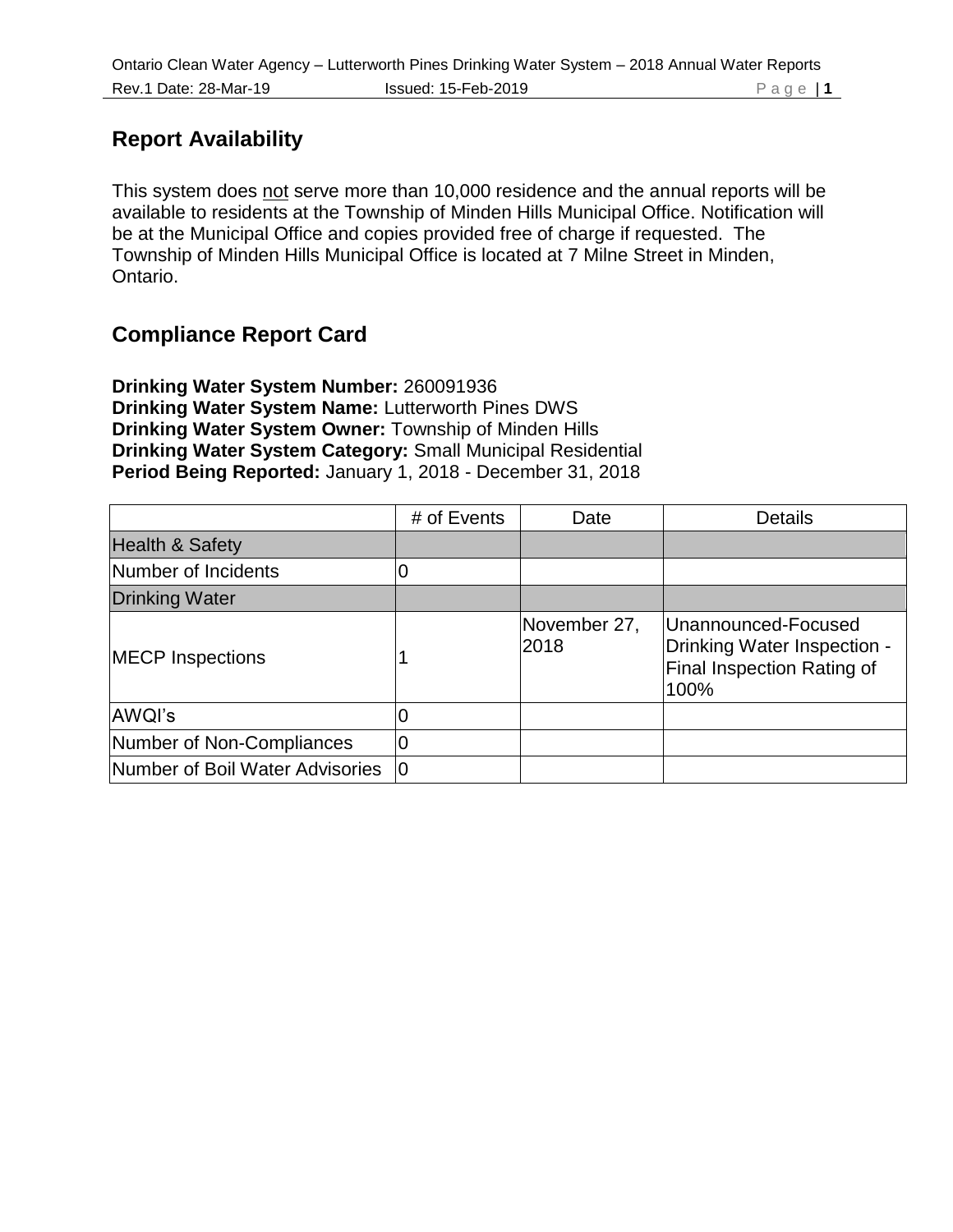### **System Process Description**

#### **Raw Source**

The Lutterworth Pines Water Treatment Plant is supplied with raw groundwater from two non-GUDI wells: Well # 1 and Well # 2.

#### **Treatment**

The treatment system consists of the following:

- Two drilled groundwater production wells deemed non-GUDI
- Raw and treated water flow meters
- Kinetico media vessel using ion exchange technology for the removal of uranium with pre-treatment 20um cartridge filter
- Chemical feed system consisting of two metering pumps for primary and secondary disinfection with sodium hypochlorite solution
- Four 452L chlorine contact tanks
- Continuous online free chlorine residual monitoring of treated water prior to entering the distribution system
- Three 450L pressure tanks
- Standby power generator

#### *Treatment Chemicals used during the reporting year:*

| <b>Chemical Name</b> | <b>Use</b>          | <b>Supplier</b> |
|----------------------|---------------------|-----------------|
| Sodium Hypochlorite  | <b>Disinfection</b> | <b>Brenntag</b> |

# **Summary of Non-Compliance**

#### **Adverse Water Quality Incidents**

| <b>Date</b>                                                                | AWQI# | Location | <b>Problem</b> | <b>Details</b> | Legislation | <b>Corrective</b><br><b>Action</b><br><b>Taken</b> |  |  |  |  |
|----------------------------------------------------------------------------|-------|----------|----------------|----------------|-------------|----------------------------------------------------|--|--|--|--|
| There were no adverse water quality incidents during the reporting period. |       |          |                |                |             |                                                    |  |  |  |  |

#### **Non-Compliance**

| Legislation | <b>Requirement(s)</b><br>system failed to<br>meet                         | Duration of the<br>failure<br>(i.e. date(s)) | <b>Corrective</b><br><b>Action</b> | <b>Status</b> |  |  |  |  |  |  |
|-------------|---------------------------------------------------------------------------|----------------------------------------------|------------------------------------|---------------|--|--|--|--|--|--|
|             | There were no non-compliance issues reported during the reporting period. |                                              |                                    |               |  |  |  |  |  |  |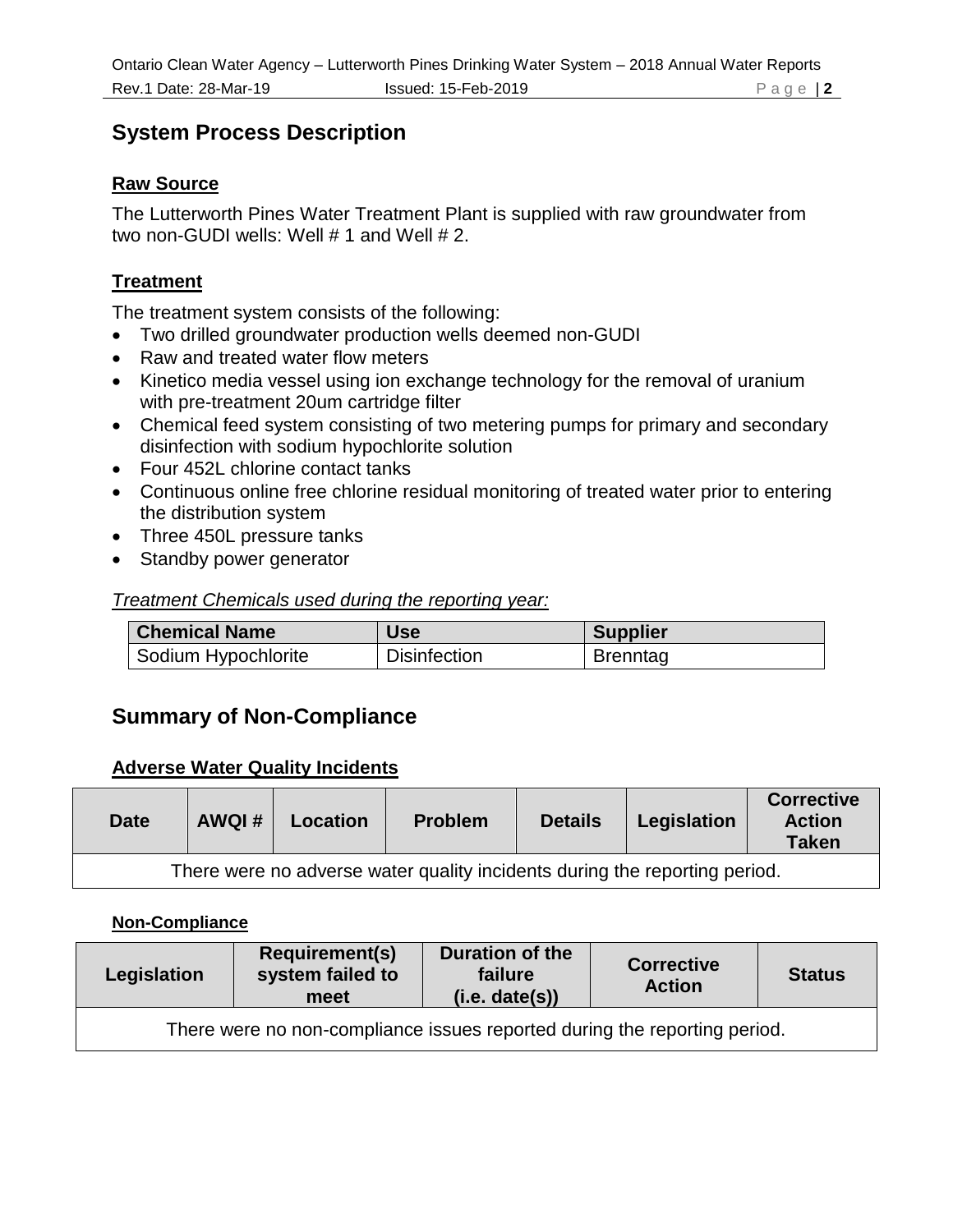#### **Flows**

The Lutterworth Pines Drinking Water System is operating on average under half the rated capacity.

#### **Raw Water Flows**

The Raw Water takings are regulated by the Permit to Take Water (PTTW). 2018 Raw Flow Data was submitted to the Ministry electronically under permit #3450-7HEQFN for January 1 to August 28 and under permit #7458-B2JNYL for the period of August 29 to December 31, 2018. The confirmation for the data that was submitted is attached in Appendix A.

#### *Total Monthly Flows (m3/d)*



#### Monthly Rated Flows (L/s) Max allowable rate – PTTW- Well #1

| 1.6                        |     |     |     |     |     |     |     |     |         |         |     |         |
|----------------------------|-----|-----|-----|-----|-----|-----|-----|-----|---------|---------|-----|---------|
| 1.4                        |     |     |     |     |     |     |     |     |         |         |     |         |
| 1.2                        |     |     |     |     |     |     |     |     |         |         |     |         |
| 1                          |     |     |     |     |     |     |     |     |         |         |     |         |
| 0.8                        |     |     |     |     |     |     |     |     |         |         |     |         |
| 0.6                        |     |     |     |     |     |     |     |     |         |         |     |         |
| 0.4                        |     |     |     |     |     |     |     |     |         |         |     |         |
| 0.2                        |     |     |     |     |     |     |     |     |         |         |     |         |
| $\mathbf 0$                |     |     |     |     |     |     |     |     |         |         |     |         |
|                            | Jan | Feb | Mar | Apr | May | Jun | Jul | Aug | Sep     | Oct     | Nov | Dec     |
| Max Allowable Rate (L/sec) | 1.5 | 1.5 | 1.5 | 1.5 | 1.5 | 1.5 | 1.5 | 1.5 | 1.5     | 1.5     | 1.5 | 1.5     |
| -Max Rate (L/s)<br>$-9-$   | 1.0 | 1.0 | 1.0 | 1.0 | 1.0 | 1.3 | 1.0 | 1.0 | $1.0\,$ | $1.0\,$ | 1.0 | $1.0\,$ |

Note: The spike in June was due to scheduled Flow Meter calibration.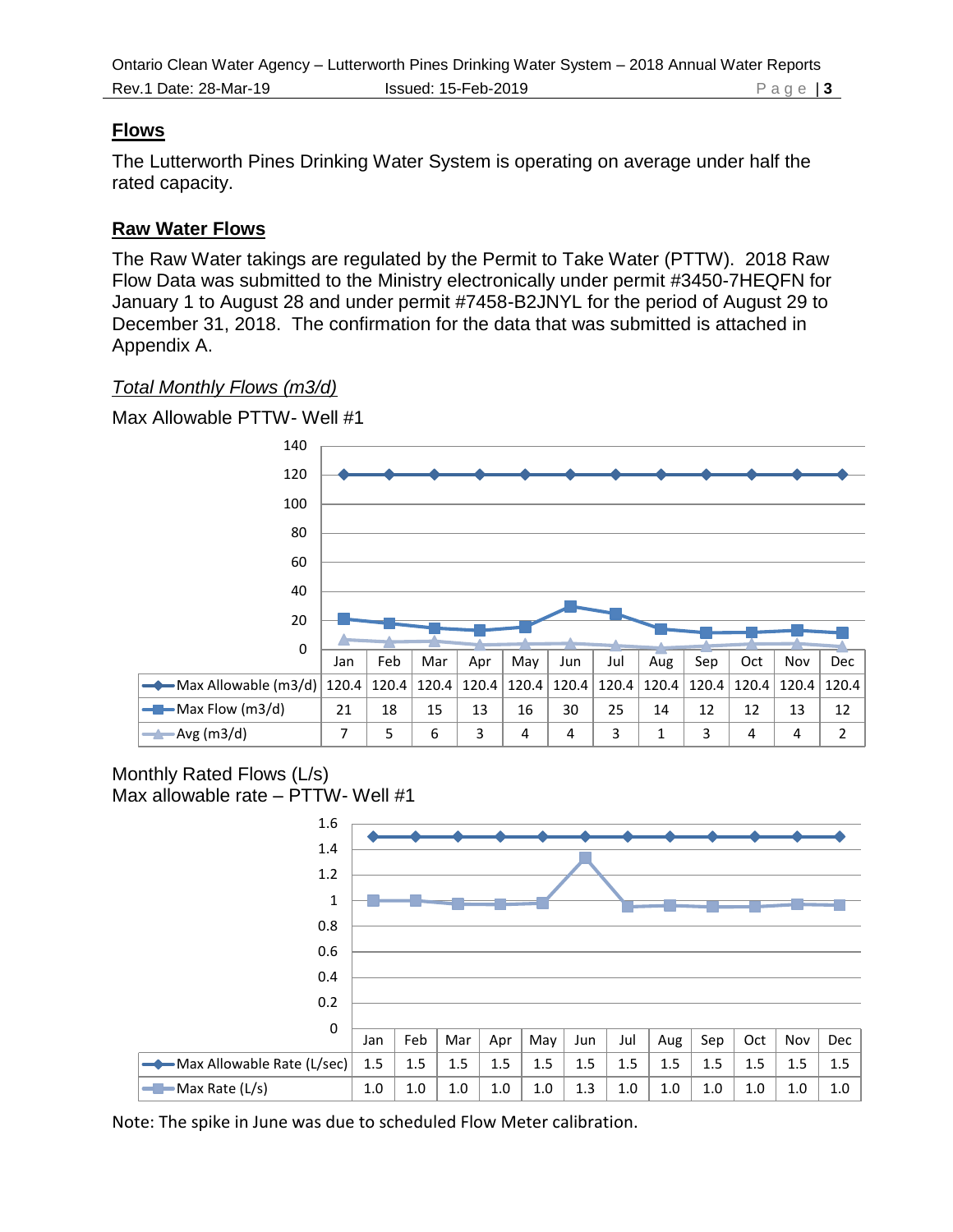#### *Total Monthly Flows (m3/d)*

Max Allowable PTTW- Well #2



#### Monthly Rated Flows (L/s) Max allowable rate – PTTW- Well #2

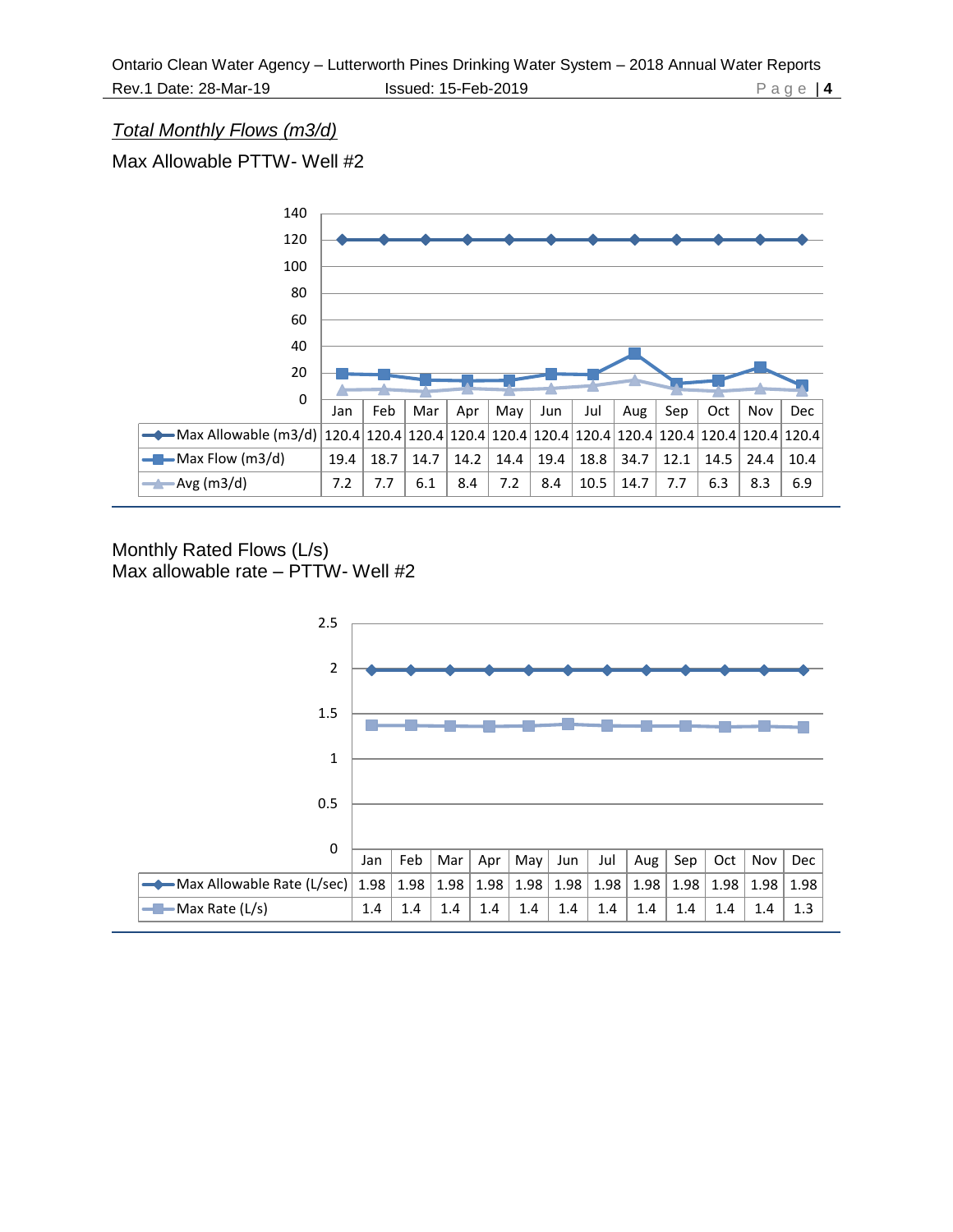#### **Treated Water Flows**

The Treated Water flows are regulated under the Municipal Licence. The Lutterworth Pines DWS does not have a treated flow meter so the total raw water flows are used.

#### *Monthly Rated Flows*



### *Annual Total Flow Comparison*

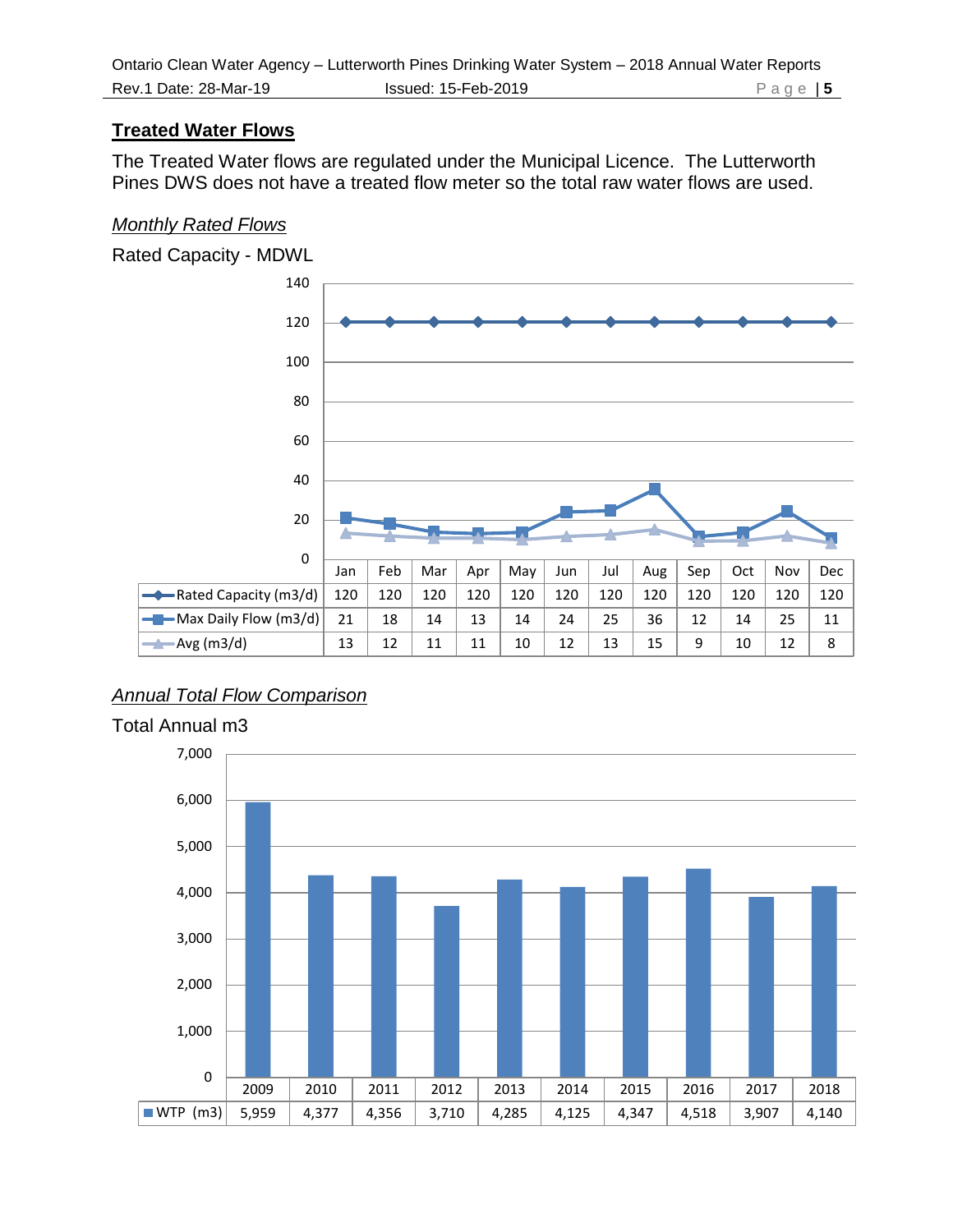# **Regulatory Sample Results Summary**

#### **Microbiological Testing**

|                     | No. of<br><b>Samples</b> | <b>Range of E.Coli</b><br><b>Results</b> |            | <b>Range of Total</b> | <b>Coliform Results</b> | Range of HPC<br><b>Results</b> |            |
|---------------------|--------------------------|------------------------------------------|------------|-----------------------|-------------------------|--------------------------------|------------|
|                     | <b>Collected</b>         | <b>Min</b>                               | <b>Max</b> | <b>Min</b>            | <b>Max</b>              | <b>Min</b>                     | <b>Max</b> |
| <b>Raw Well 1</b>   |                          |                                          |            |                       |                         |                                |            |
| <b>Raw Well 2</b>   |                          |                                          |            |                       |                         |                                |            |
| <b>Distribution</b> |                          |                                          |            |                       |                         |                                |            |

#### **Operational Testing**

|                                                    | No. of                             | <b>Range of Results</b> |                 |  |
|----------------------------------------------------|------------------------------------|-------------------------|-----------------|--|
|                                                    | <b>Samples</b><br><b>Collected</b> |                         | Minimum Maximum |  |
| <b>Chlorine</b>                                    | 18760                              | 0.00                    | 5.00            |  |
| <b>Fluoride</b> (If the DWS provides fluoridation) | N/A                                | N/A                     | N/A             |  |

**Note:** Record the unit of measure if it is **not** milligrams per litre. **Note:** For continuous monitors 8760 is used as the number of samples**.** Spikes recorded by on-line instrumentation were a result of air bubbles and various maintenance/calibration activities. All spikes are reviewed for compliance with O.Reg 170/03

#### **Inorganic Parameters**

These parameters are tested as a requirement under 170/03. Sodium, Fluoride and metals are required to be tested every 5 years. Nitrate and Nitrite are tested quarterly. In the event any of the parameters exceed half of the maximum allowable concentration the parameter is required to be sampled quarterly.

- MAC = Maximum Allowable Concentration as per O.Reg 169/03
- MDL = Method Detection Limit

|                              |                    |                                |            | No. of             |                |  |
|------------------------------|--------------------|--------------------------------|------------|--------------------|----------------|--|
| <b>Treated Water</b>         | <b>Sample Date</b> | <b>Sample</b><br><b>Result</b> | <b>MAC</b> | <b>Exceedances</b> |                |  |
|                              | (yyyy/mm/dd)       |                                |            | <b>MAC</b>         | <b>1/2 MAC</b> |  |
| Antimony: Sb (ug/L) - TW     | 2015/01/13         | 0.04                           | 6.0        | <b>No</b>          | <b>No</b>      |  |
| Arsenic: As (ug/L) - TW      | 2015/01/13         | 0.3                            | 10.0       | <b>No</b>          | <b>No</b>      |  |
| Barium: Ba (ug/L) - TW       | 2015/01/13         | 41.4                           | 1000.0 No  |                    | <b>No</b>      |  |
| Boron: B (ug/L) - TW         | 2015/01/13         | 170.0                          | 5000.0 No  |                    | <b>No</b>      |  |
| Cadmium: Cd (ug/L) - TW      | 2015/01/13         | 0.006                          | 5.0        | <b>No</b>          | <b>No</b>      |  |
| Chromium: Cr (ug/L) - TW     | 2015/01/13         | $<$ MDL0.03                    | 50.0       | <b>No</b>          | <b>No</b>      |  |
| Mercury: Hg (ug/L) - TW      | 2015/01/13         | 0.02                           | 1.0        | <b>No</b>          | <b>No</b>      |  |
| Selenium: Se (ug/L) - TW     | 2015/01/13         | $<$ MDL 1.0                    | 50.0       | <b>No</b>          | <b>No</b>      |  |
| Uranium: U (ug/L) - TW       | 2015/01/13         | 0.315                          | 20.0       | <b>No</b>          | <b>No</b>      |  |
| <b>Additional Inorganics</b> |                    |                                |            |                    |                |  |
| Fluoride (mg/L) - TW         | 2015/01/13         | 0.68                           | 1.5        | <b>No</b>          | <b>No</b>      |  |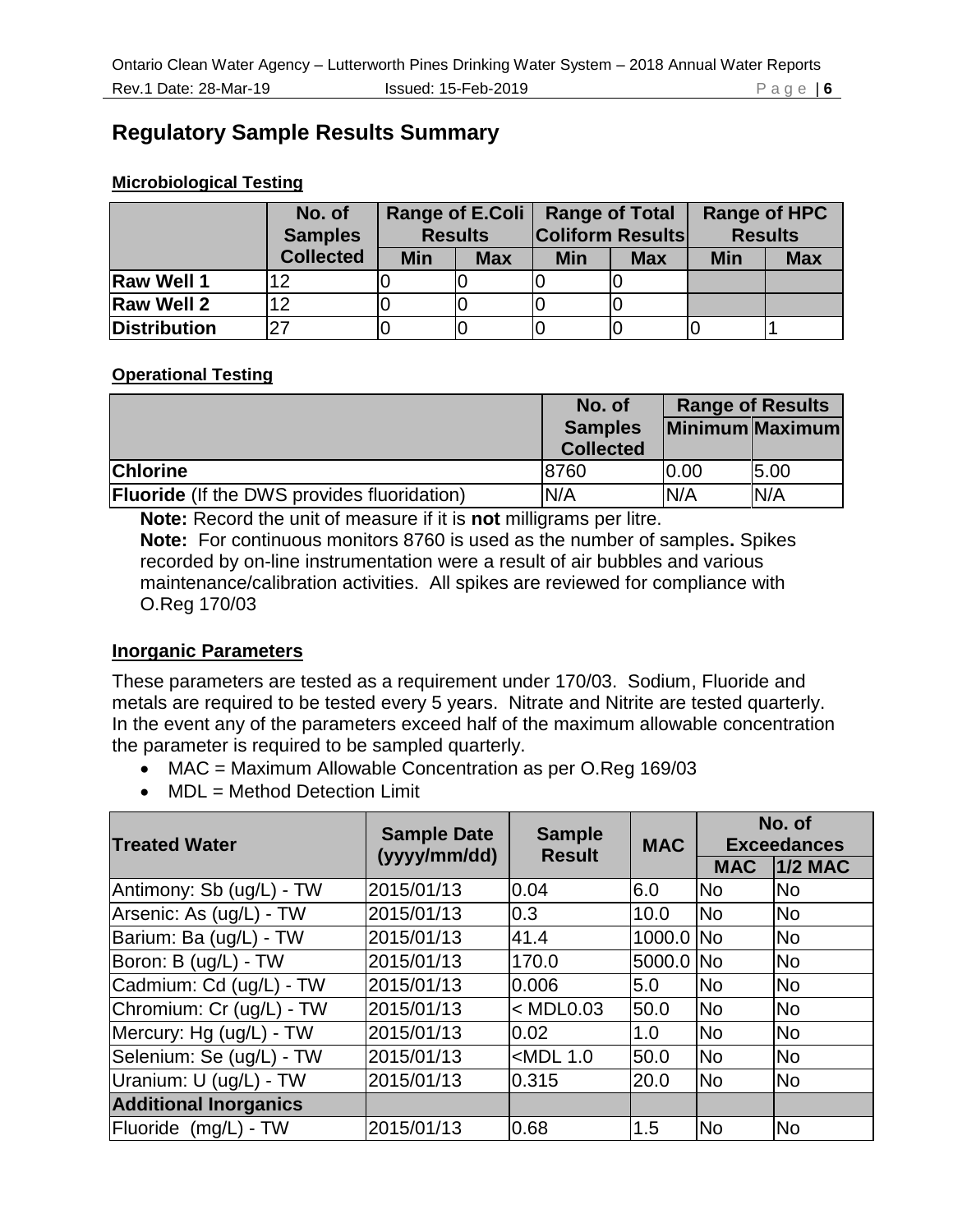Ontario Clean Water Agency – Lutterworth Pines Drinking Water System – 2018 Annual Water Reports **Rev.1 Date: 28-Mar-19** Issued: 15-Feb-2019 P a g e | **7** 

| <b>Treated Water</b>   | <b>Sample Date</b><br><b>Sample</b><br>(yyyy/mm/dd)<br><b>Result</b> |                                                                             | <b>MAC</b> | No. of<br><b>Exceedances</b> |            |
|------------------------|----------------------------------------------------------------------|-----------------------------------------------------------------------------|------------|------------------------------|------------|
|                        |                                                                      |                                                                             |            | <b>MAC</b>                   | $1/2$ MAC  |
| Nitrite (mg/L) - TW    | 2018/01/22                                                           | <mdl 0.003<="" td=""><td>1.0</td><td><b>No</b></td><td><b>No</b></td></mdl> | 1.0        | <b>No</b>                    | <b>No</b>  |
| Nitrite (mg/L) - TW    | 2018/04/03                                                           | <mdl 0.003<="" td=""><td>1.0</td><td><b>No</b></td><td><b>No</b></td></mdl> | 1.0        | <b>No</b>                    | <b>No</b>  |
| Nitrite (mg/L) - TW    | 2018/07/16                                                           | <mdl 0.003<="" td=""><td>1.0</td><td><b>No</b></td><td><b>No</b></td></mdl> | 1.0        | <b>No</b>                    | <b>No</b>  |
| Nitrite (mg/L) - TW    | 2018/10/01                                                           | <mdl 0.003<="" td=""><td>1.0</td><td><b>No</b></td><td><b>No</b></td></mdl> | 1.0        | <b>No</b>                    | <b>No</b>  |
| Nitrate (mg/L) - TW    | 2018/01/22                                                           | 0.026                                                                       | 10.0       | <b>No</b>                    | <b>INo</b> |
| Nitrate (mg/L) - TW    | 2018/04/03                                                           | 0.039                                                                       | 10.0       | <b>No</b>                    | <b>No</b>  |
| Nitrate (mg/L) - TW    | 2018/07/16                                                           | 0.03                                                                        | 10.0       | <b>No</b>                    | <b>No</b>  |
| Nitrate (mg/L) - TW    | 2018/10/01                                                           | 0.06                                                                        | 10.0       | <b>No</b>                    | <b>No</b>  |
| Sodium: Na (mg/L) - TW | 2015/01/13                                                           | 22.7                                                                        | $20*$      | Yes                          | Yes        |
| Sodium: Na (mg/L) - TW | 2015/01/16                                                           | 31.3                                                                        | $20*$      | Yes                          | <b>Yes</b> |

\*There is no "MAC" for Sodium. The aesthetic objective for sodium in drinking water is 200 mg/L. The local Medical Officer of Health should be notified when the sodium concentration exceeds 20 mg/L so that this information may be communicated to local physicians for their use with patients on sodium restricted diets.

#### *Schedule 15 Sampling:*

The Schedule 15 Sampling is required under O.Reg 170/03. This system is under reduced sampling. No plumbing samples were collected.

| <b>Distribution</b> | Number of $\vert$ ,              | Number of      | <b>Range of Results</b> |      | <b>MAC</b> | Number of                  |
|---------------------|----------------------------------|----------------|-------------------------|------|------------|----------------------------|
| <b>System</b>       | <b>Sampling</b><br><b>Points</b> | <b>Samples</b> | <b>Minimum</b>          |      |            | Maximum (ug/L) Exceedances |
| Alkalinity (mg/L) 2 |                                  |                | 169                     | 172  | N/A        | N/A                        |
| рH                  |                                  |                | 7.16                    | 7.50 | N/A        | N/A                        |
| Lead (ug/l)         | N/A                              | N/A            |                         |      |            |                            |

#### **Organic Parameters**

These parameters are tested every 5 years as a requirement under O.Reg 170/03. In the event any of the parameters exceed half of the maximum allowable concentration the parameter is required to be sampled quarterly.

| <b>Treated Water</b>                                  | <b>Sample Date</b> | <b>Sample</b>                                                                   | <b>MAC</b> | <b>Number of</b><br><b>Exceedances</b> |                   |
|-------------------------------------------------------|--------------------|---------------------------------------------------------------------------------|------------|----------------------------------------|-------------------|
|                                                       | (yyyy/mm/dd)       | <b>Result</b>                                                                   |            | <b>MAC</b>                             | 1/2<br><b>MAC</b> |
| Alachlor (ug/L)<br>- TW                               | 2015/01/13         | <mdl 0.02<="" td=""><td>5.00</td><td><b>No</b></td><td><b>No</b></td></mdl>     | 5.00       | <b>No</b>                              | <b>No</b>         |
| Atrazine + N-dealkylated metabolites<br>$(ug/L)$ - TW | 2015/01/13         | $\mathsf{\sim}$ MDL 0.01                                                        | 5.00       | <b>No</b>                              | <b>No</b>         |
| Azinphos-methyl (ug/L) - TW                           | 2015/01/13         | <mdl 0.02<="" td=""><td> 20.00</td><td><b>No</b></td><td><b>No</b></td></mdl>   | 20.00      | <b>No</b>                              | <b>No</b>         |
| Benzene (ug/L) - TW                                   | 2015/01/13         | $ $ <mdl 0.32<="" td=""><td>1.00</td><td><b>No</b></td><td><b>No</b></td></mdl> | 1.00       | <b>No</b>                              | <b>No</b>         |
| Benzo(a)pyrene (ug/L) - TW                            | 2015/01/13         | kMDL  0.004  0.01                                                               |            | <b>No</b>                              | <b>No</b>         |
| Bromoxynil (ug/L) - TW                                | 2015/01/13         | $\epsilon$ MDL 0.33                                                             | 5.00       | <b>No</b>                              | <b>No</b>         |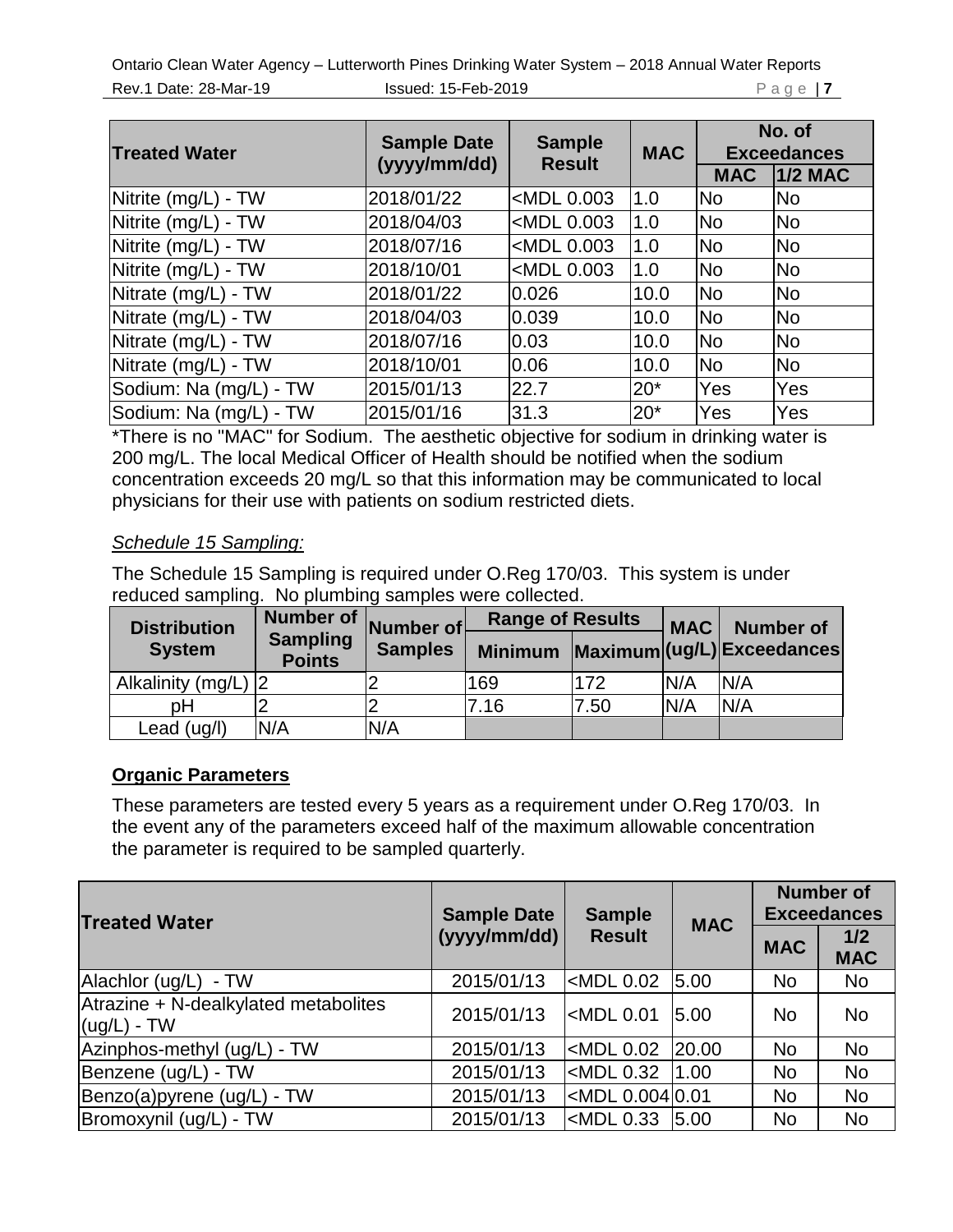| <b>Treated Water</b>                                     | <b>Sample Date</b><br>(yyyy/mm/dd) | <b>Sample</b><br><b>Result</b>                                                | <b>MAC</b> | <b>Number of</b><br><b>Exceedances</b> |                   |
|----------------------------------------------------------|------------------------------------|-------------------------------------------------------------------------------|------------|----------------------------------------|-------------------|
|                                                          |                                    |                                                                               |            | <b>MAC</b>                             | 1/2<br><b>MAC</b> |
| Carbaryl (ug/L) - TW                                     | 2015/01/13                         | <mdl 0.01<="" td=""><td>90.00</td><td>No</td><td><b>No</b></td></mdl>         | 90.00      | No                                     | <b>No</b>         |
| Carbofuran (ug/L) - TW                                   | 2015/01/13                         | <mdl 0.01<="" td=""><td>90.00</td><td><b>No</b></td><td><b>No</b></td></mdl>  | 90.00      | <b>No</b>                              | <b>No</b>         |
| Carbon Tetrachloride (ug/L) - TW                         | 2015/01/13                         | <mdl 0.16<="" td=""><td>2.00</td><td>No</td><td><b>No</b></td></mdl>          | 2.00       | No                                     | <b>No</b>         |
| Chlorpyrifos (ug/L) - TW                                 | 2015/01/13                         | <mdl 0.02<="" td=""><td>90.00</td><td><b>No</b></td><td><b>No</b></td></mdl>  | 90.00      | <b>No</b>                              | <b>No</b>         |
| Diazinon (ug/L) - TW                                     | 2015/01/13                         | <mdl 0.02<="" td=""><td>20.00</td><td>No</td><td><b>No</b></td></mdl>         | 20.00      | No                                     | <b>No</b>         |
| Dicamba (ug/L) - TW                                      | 2015/01/13                         | $<$ MDL 0.2                                                                   | 120.00     | <b>No</b>                              | <b>No</b>         |
| 1,2-Dichlorobenzene (ug/L) - TW                          | 2015/01/13                         | <mdl 0.41<="" td=""><td>200.00</td><td>No</td><td><b>No</b></td></mdl>        | 200.00     | No                                     | <b>No</b>         |
| 1,4-Dichlorobenzene (ug/L) - TW                          | 2015/01/13                         | <mdl 0.36<="" td=""><td>5.00</td><td><b>No</b></td><td><b>No</b></td></mdl>   | 5.00       | <b>No</b>                              | <b>No</b>         |
| 1,2-Dichloroethane (ug/L) - TW                           | 2015/01/13                         | <mdl 0.35<="" td=""><td>5.00</td><td>No</td><td>No</td></mdl>                 | 5.00       | No                                     | No                |
| 1,1-Dichloroethylene (ug/L) - TW                         | 2015/01/13                         | <mdl 0.33<="" td=""><td>14.00</td><td><b>No</b></td><td><b>No</b></td></mdl>  | 14.00      | <b>No</b>                              | <b>No</b>         |
| Dichloromethane (Methylene Chloride)                     |                                    |                                                                               |            |                                        |                   |
| $(ug/L)$ - TW                                            | 2015/01/13                         | <mdl 0.35<="" td=""><td>50.00</td><td><b>No</b></td><td>No</td></mdl>         | 50.00      | <b>No</b>                              | No                |
| 2,4-Dichlorophenol (ug/L) - TW                           | 2015/01/13                         | <mdl 0.15<="" td=""><td>900.00</td><td>No</td><td><b>No</b></td></mdl>        | 900.00     | No                                     | <b>No</b>         |
| 2,4-Dichlorophenoxy acetic acid (2,4-D)<br>$(ug/L) - TW$ | 2015/01/13                         | <mdl 0.19<="" td=""><td>100.00</td><td>No</td><td>No</td></mdl>               | 100.00     | No                                     | No                |
| Diclofop-methyl (ug/L) - TW                              | 2015/01/13                         | $<$ MDL 0.4                                                                   | 9.00       | No                                     | <b>No</b>         |
| Dimethoate (ug/L) - TW                                   | 2015/01/13                         | <mdl 0.03<="" td=""><td>20.00</td><td><b>No</b></td><td><b>No</b></td></mdl>  | 20.00      | <b>No</b>                              | <b>No</b>         |
| Diquat (ug/L) - TW                                       | 2015/01/13                         | $<$ MDL 1.0                                                                   | 70.00      | No                                     | <b>No</b>         |
| Diuron (ug/L) - TW                                       | 2015/01/13                         | <mdl 0.03<="" td=""><td>150.00</td><td><b>No</b></td><td><b>No</b></td></mdl> | 150.00     | <b>No</b>                              | <b>No</b>         |
| Glyphosate (ug/L) - TW                                   | 2015/01/13                         | $<$ MDL 1.0                                                                   | 280.00     | No                                     | <b>No</b>         |
| Malathion (ug/L) - TW                                    | 2015/01/13                         | <mdl 0.02<="" td=""><td>190.00</td><td><b>No</b></td><td><b>No</b></td></mdl> | 190.00     | <b>No</b>                              | <b>No</b>         |
| Metolachlor (ug/L) - TW                                  | 2015/01/13                         | <mdl 0.01<="" td=""><td>50.00</td><td>No</td><td><b>No</b></td></mdl>         | 50.00      | No                                     | <b>No</b>         |
| Metribuzin (ug/L) - TW                                   | 2015/01/13                         | <mdl 0.02<="" td=""><td>80.00</td><td><b>No</b></td><td><b>No</b></td></mdl>  | 80.00      | <b>No</b>                              | <b>No</b>         |
| Monochlorobenzene (Chlorobenzene)                        |                                    |                                                                               |            |                                        |                   |
| $(ug/L) - TW$                                            | 2015/01/13                         | $<$ MDL 0.3                                                                   | 80.00      | No                                     | No                |
| Paraquat (ug/L) - TW                                     | 2015/01/13                         | <mdl 1.0<="" td=""><td>10.00</td><td><b>No</b></td><td><b>No</b></td></mdl>   | 10.00      | <b>No</b>                              | <b>No</b>         |
| PCB (ug/L) - TW                                          | 2015/01/13                         |                                                                               | 3.00       | No                                     | No.               |
| Pentachlorophenol (ug/L) - TW                            | 2015/01/13                         | <mdl 0.15<="" td=""><td>60.00</td><td><b>No</b></td><td>No</td></mdl>         | 60.00      | <b>No</b>                              | No                |
| Phorate (ug/L) - TW                                      | 2015/01/13                         | <mdl 0.01<="" td=""><td>2.00</td><td>No</td><td>No</td></mdl>                 | 2.00       | No                                     | No                |
| Picloram (ug/L) - TW                                     | 2015/01/13                         | $<$ MDL 1.0                                                                   | 190.00     | <b>No</b>                              | No                |
| Prometryne (ug/L) - TW                                   | 2015/01/13                         | <mdl 0.03<="" td=""><td>1.00</td><td><b>No</b></td><td>No</td></mdl>          | 1.00       | <b>No</b>                              | No                |
| Simazine (ug/L) - TW                                     | 2015/01/13                         | <mdl 0.01<="" td=""><td>10.00</td><td><b>No</b></td><td>No</td></mdl>         | 10.00      | <b>No</b>                              | No                |
| Terbufos (ug/L) - TW                                     | 2015/01/13                         | <mdl 0.01<="" td=""><td>1.00</td><td>No</td><td>No</td></mdl>                 | 1.00       | No                                     | No                |
| Tetrachloroethylene (ug/L) - TW                          | 2015/01/13                         | <mdl 0.35<="" td=""><td>10.00</td><td><b>No</b></td><td>No</td></mdl>         | 10.00      | <b>No</b>                              | No                |
| 2,3,4,6-Tetrachlorophenol (ug/L) - TW                    | 2015/01/13                         | <mdl 0.2<="" td=""><td>100.00</td><td><b>No</b></td><td>No.</td></mdl>        | 100.00     | <b>No</b>                              | No.               |
| Triallate (ug/L) - TW                                    | 2015/01/13                         | <mdl 0.01<="" td=""><td>230.00</td><td><b>No</b></td><td>No</td></mdl>        | 230.00     | <b>No</b>                              | No                |
| Trichloroethylene (ug/L) - TW                            | 2015/01/13                         | <mdl 0.44<="" td=""><td> 5.00 </td><td>No</td><td>No</td></mdl>               | 5.00       | No                                     | No                |
| $ 2,4,6$ -Trichlorophenol (ug/L) - TW                    | 2015/01/13                         | <mdl 0.25<="" td=""><td>5.00</td><td><b>No</b></td><td>No</td></mdl>          | 5.00       | <b>No</b>                              | No                |
| Trifluralin (ug/L) - TW                                  | 2015/01/13                         | <mdl 0.02<="" td=""><td>45.00</td><td>No</td><td>No</td></mdl>                | 45.00      | No                                     | No                |
| Vinyl Chloride (ug/L) - TW                               | 2015/01/13                         | <mdl 0.17<="" td=""><td>1.00</td><td>No</td><td>No</td></mdl>                 | 1.00       | No                                     | No                |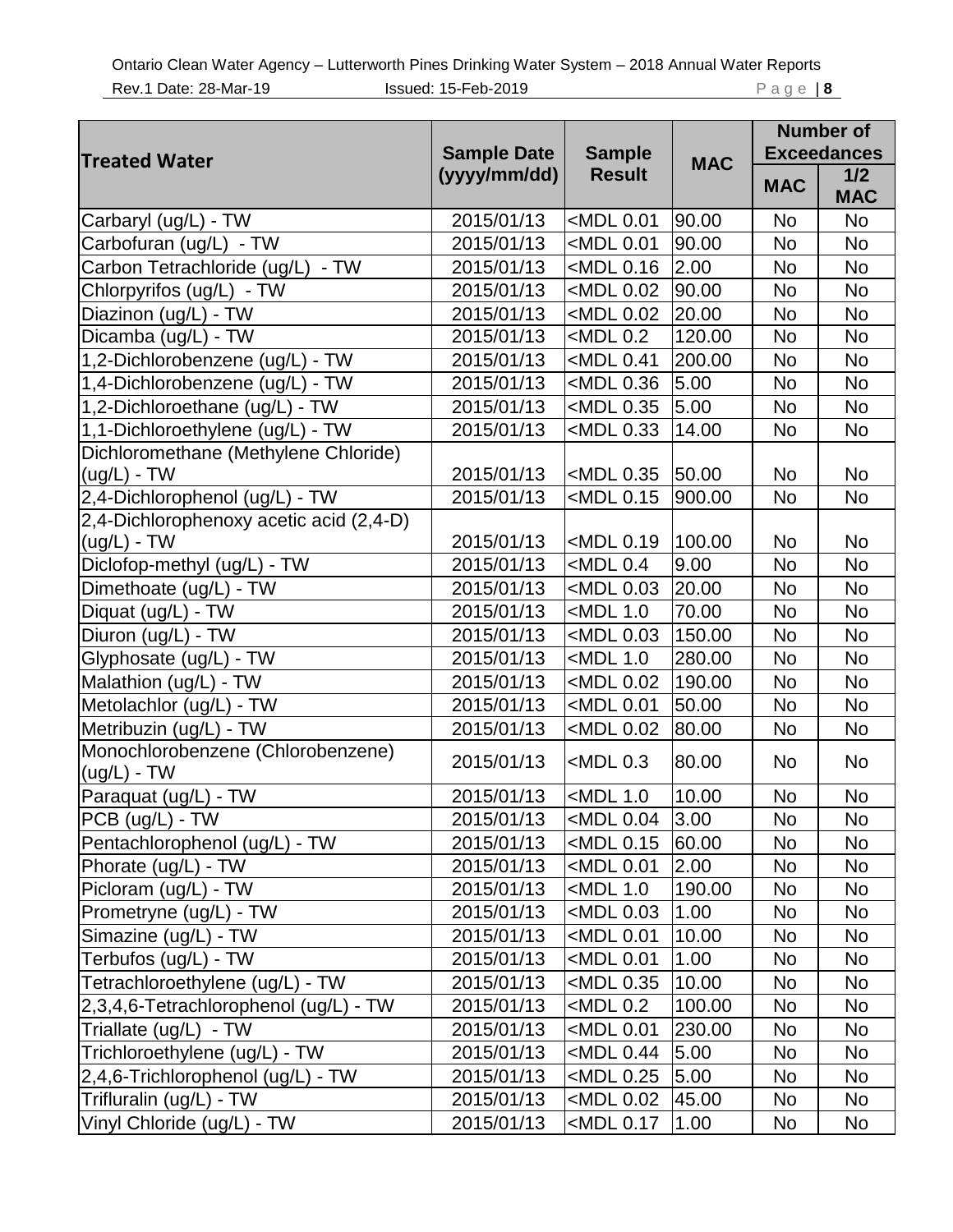| <b>Treated Water</b>                                | <b>Sample Date</b><br>(yyyy/mm/dd) | <b>Sample</b><br><b>Result</b> | <b>MAC</b> | <b>MAC</b> | <b>Number of</b><br><b>Exceedances</b><br>1/2<br><b>MAC</b> |
|-----------------------------------------------------|------------------------------------|--------------------------------|------------|------------|-------------------------------------------------------------|
| <b>Distribution Water</b>                           |                                    |                                |            |            |                                                             |
| Trihalomethane: Total (ug/L) Annual<br>Average - DW | 2018                               | 8                              | 100        | <b>No</b>  | <b>No</b>                                                   |
| HAA Total (ug/L) Annual Average - DW                | 2018                               | 5.3                            | N/A        | N/A        | N/A                                                         |

MAC = Maximum Allowable Concentration as per O.Reg 169/03

MDL = Method Detection Limit

#### **Additional Legislated Samples**

| Municipal Drinking Water Licence Date Collected             |           | Uranium (ug/L)              |
|-------------------------------------------------------------|-----------|-----------------------------|
| Point of Entrance to Distribution<br>System (Treated Water) | January   | 0.137, 0.292                |
|                                                             | February  | 0.685                       |
|                                                             | March     | 2.34                        |
|                                                             | April     | 4.37                        |
|                                                             | May       | 0.046                       |
|                                                             | June      | 0.002                       |
|                                                             | July      | <mdl 0.002<="" td=""></mdl> |
|                                                             | August    | 0.003                       |
|                                                             | September | 0.006                       |
|                                                             | October   | 0.004                       |
|                                                             | November  | 0.009                       |
|                                                             | December  | 0.034                       |

Note: MDWL requires quarterly sampling for uranium however for operational purposes, samples are collected monthly.

### **Major Maintenance Summary incurred to install, repair or replace required equipment**

| WO#    | <b>Description</b>                                                                                                                                   |
|--------|------------------------------------------------------------------------------------------------------------------------------------------------------|
| 969616 | Replacement of generator starter.                                                                                                                    |
| 938709 | Replacement of faulty hour meter and coolant temperature sender.<br>Installation of updated controller software and calibration of fuel level gauge. |
| 861516 | Replacement of disinfection chlorine chemical feed pumps.                                                                                            |
| 938537 | Installation of wireless DSC.                                                                                                                        |
| 821509 | Replacement of VFD on Well #1 pump.                                                                                                                  |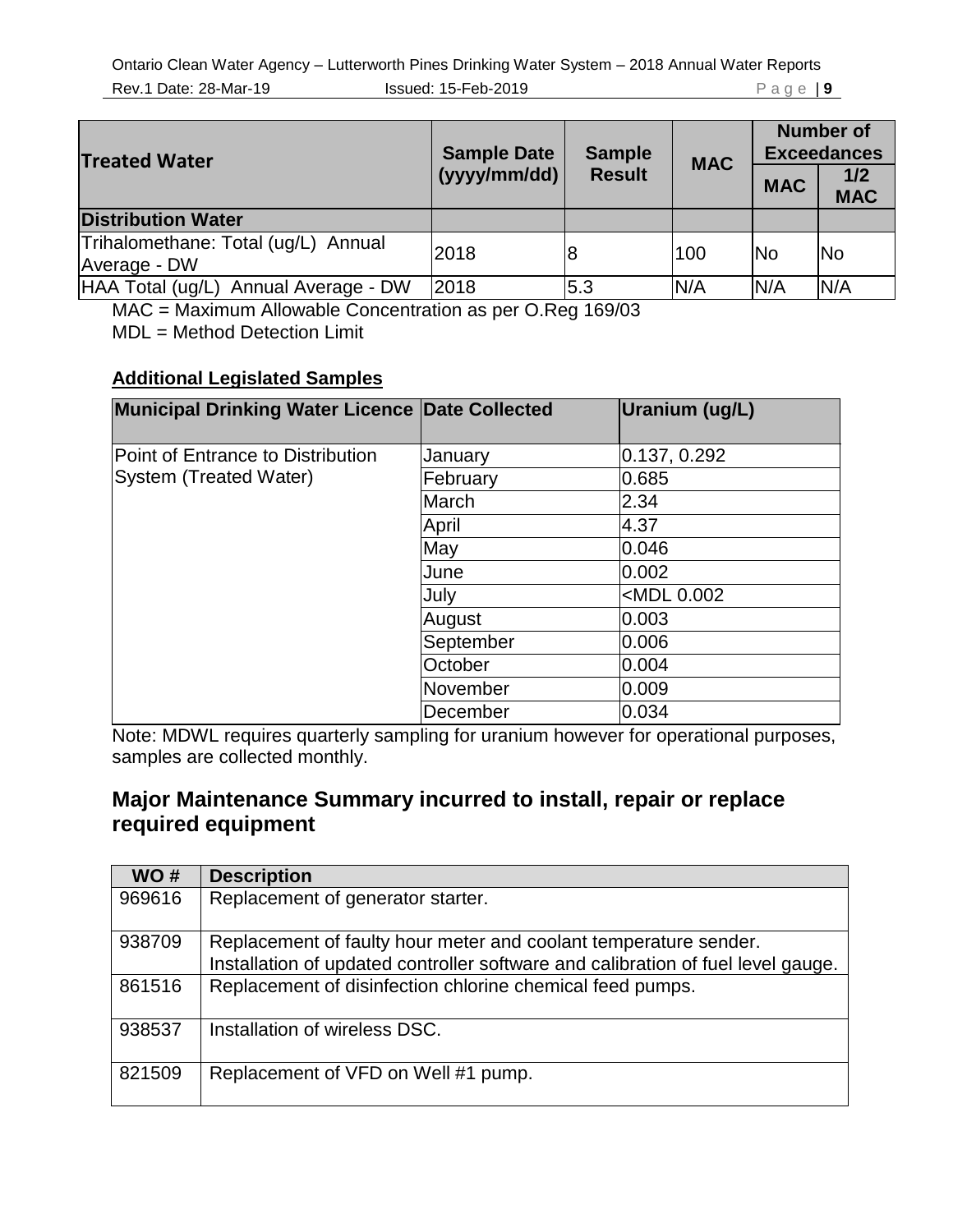# **Appendix A**

**WTRS Data Submission Confirmation**